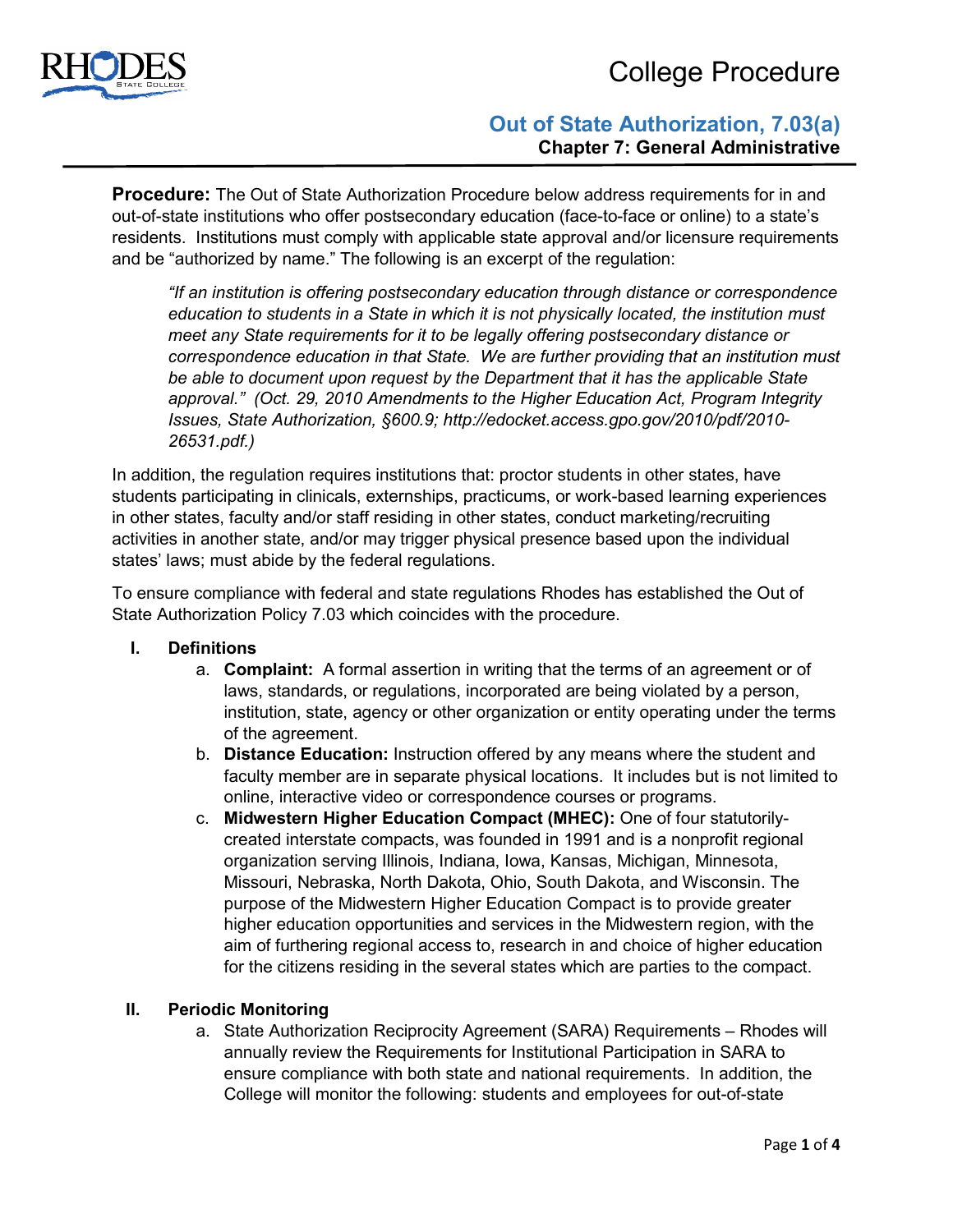

residency; all off-campus learning experiences across state lines; and triggers for physical presence (i.e. marketing activities occurring outside the state of Ohio).

b. College Website Update – Prior to NC-SARA renewal and data reporting the Office of Academic Affairs, Student Affairs and Workforce Development & Innovation (AASAWD) in collaboration with the Office of Institutional Effectiveness Planning will review the College webpages where out-of-state authorization information is referenced to ensure the State Authorization information is current.

### **III. Student Identification**

- c. During fall term the Registrar's Office will run a student information system (SIS) enrollment report, prior to the first day of class, for all out-of-state (OOS) students.
	- i. The SIS enrollment report will identify: (1) all out-of-state students; (2) number of out-of-state students who are only taking online coursework by comparing the registered hours with the online registered hours; and (3) "flagged" students in non-SARA states.
	- ii. IEP and AASAWD will review to determine: (1) exemption status (i.e. military exemption in some states); (2) implication on students' financial aid awards; and (3) whether or not a student resides in a non-SARA state.
- d. If an online student resides in a non-SARA state, the student will be identified for the purpose of tracking and reporting compliance.

### **IV. Human Resources Requirements for SARA Compliance**

- e. Employee Hiring and Address Change Requests
	- i. Upon initial hire the Director of Human Resources (HR) or their designee will monitor all employees for out-of-state residency and ensure that the proper documentation has been completed and filed.
	- ii. When an existing employee moves out-of-state, specifically faculty and/or adjuncts who may be teaching distance education courses, HR will notify the Offices of AASAWDI and IEP to ensure compliance with NC-SARA.

## **V. Clinical/Experiential Learning and SARA Compliance**

- f. To ensure SARA compliance academic programs must track their students who will engage in clinical or experiential learning courses. This information must be reported to the Office of IEP at the end of spring term.
- g. Clinicals
	- i. Prior to a student registering for a clinical course or requesting to engage in a clinical experience outside Ohio, the program Chair must refer to the Rhodes, Out-of-State Authorization webpage to determine whether or not the clinical site is located in a SARA state. The Offices of AASAWDI and/or IEP will address questions or concerns.
	- ii. The Dean/Chair must confirm and maintain documentation of a signed memorandum of understanding/clinical agreement between the site and the College. [NOTE: Students may not register for a clinical course prior to verification of appropriate documentation.]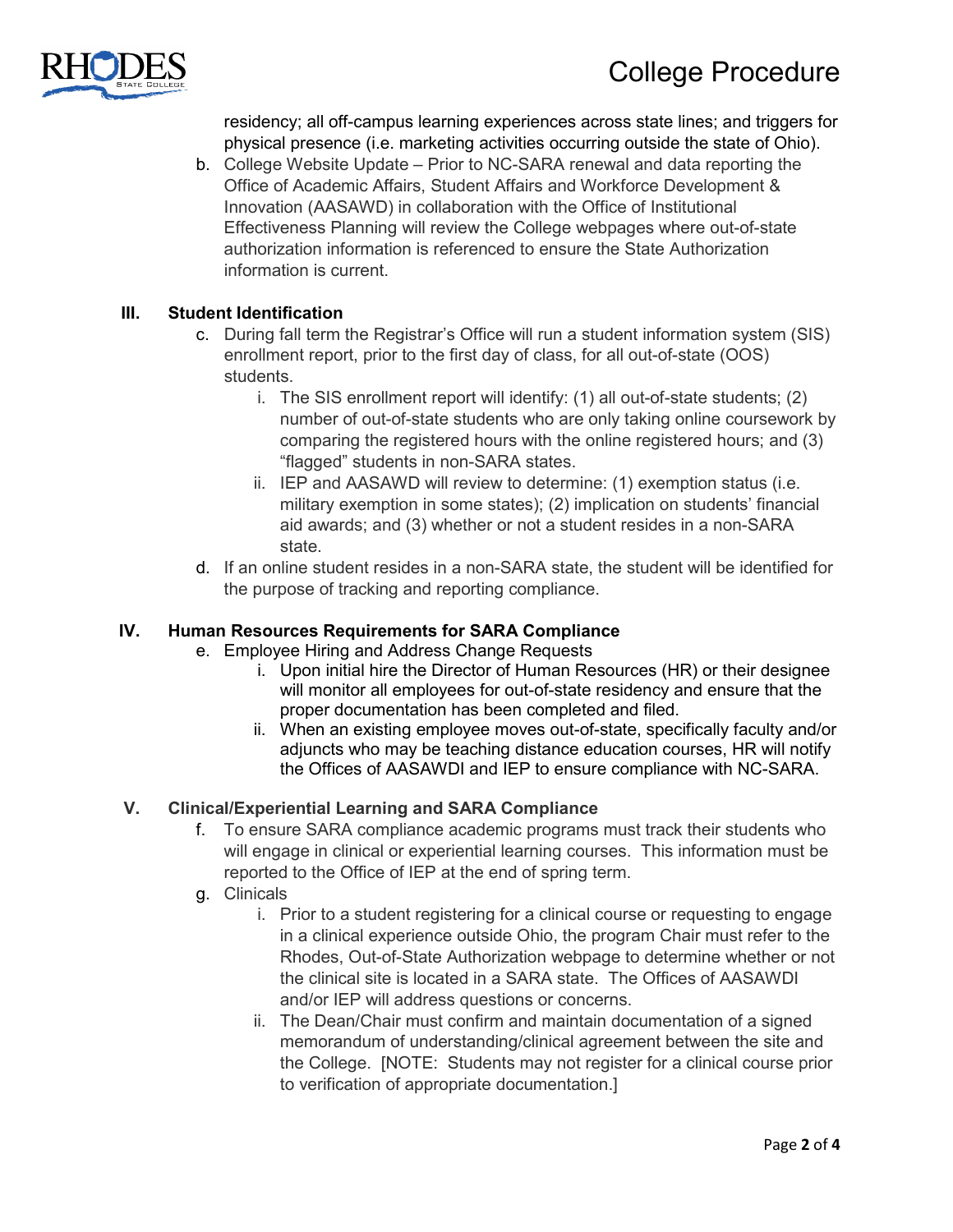

# College Procedure

- h. Experiential Learning (i.e. Co-op, Internship, Practicum, etc.)
	- i. Prior to a student registering for an experiential learning course or requesting to engage in experiential learning outside Ohio, the program Dean/Chair must refer to the Rhodes, Out-of-State Authorization webpage to determine whether or not the clinical site is located in a SARA state. The Offices of AASAWDI and/or IEP will address questions or concerns.
	- ii. The Dean/Chair must confirm and maintain documentation of a signed memorandum of understanding between the site and the College. [NOTE: Students may not register for an experiential learning experience prior to verification of appropriate documentation.]

### **VI. Rhodes State College Student Complaint Process**

- i. Online students residing outside Ohio who desire to resolve a grievance, will be initially directed to the College's Grade Appeal and Student Complaint/Grievance **Policies**
- j. If an issue cannot be resolved internally to the College through the Office of Student Affairs, students may file a complaint with their state of residence. Rhodes State provides contact information and/or links on the College's website. *[Note: The grievance process for various state approving agencies involvement is only applicable to students taking online course work through Rhodes State College].*

#### **VII. Professional Licensure**

- k. To ensure NC-SARA compliance, all academic programs leading to professional licensure must inform students it is the student's responsibility to ensure the professional licensure they are obtaining meets the criteria for licensure in their state of residence.
- l. Information that speaks to professional licensure must appear: (1) in the College catalog; (2) on all program marketing materials; (3) on program specific webpages and (4) on the CDIL webpage.

### **Related Policies and Procedures:**

Out of State Authorization Policy 7.03

#### **Compliance References:**

- Higher Education Reauthorization Act 34 CFR 600 Amendment(s) published October 29, 2010: 75 FR 66946 [Higher Education Reauthorization Act](http://www.ecfr.gov/cgi-bin/text-idx?c=ecfr;sid=422e8e1e4276e7662af45f2cd8f09d1e;rgn=div2;view=text;node=20101029%3A1.25;idno=34;cc=ecfr;start=1;size=25)
- HLC Policy FDCR.A.10.090 Standing with State and Other Accreditation Agencies; Related Commission Requirements: Assumed Practice A.7, C.4.
- Higher Learning Commission Federal Compliance Packet <https://www.hlcommission.org/Accreditation/federal-compliance-program.html>

Higher Learning Commission Assumed Practices